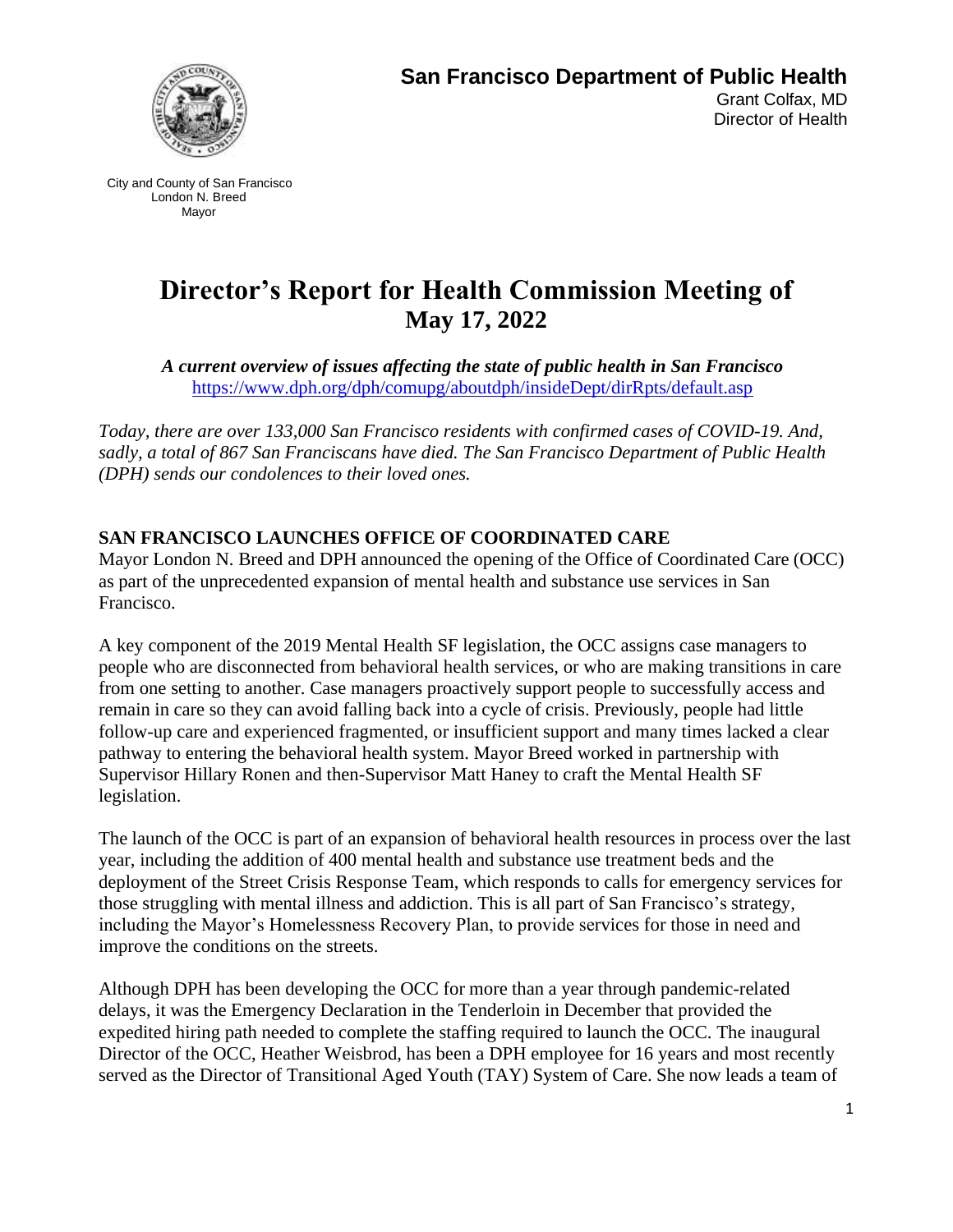

## **San Francisco Department of Public Health**  Grant Colfax, MD Director of Health

City and County of San Francisco London N. Breed Mayor

20 staff members that will expand to 40 by this summer. OCC staff include behavioral health clinicians, registered nurses, health workers, and peer specialists with lived experience with mental health and/or substance use disorders.

When fully expanded, the OCC expects to manage the cases of 4,000 individuals annually who have mental health and/or substance use disorders, and who have been historically underserved by the healthcare system because of trauma, homelessness, racism, and other social determinants of health.

The OCC will follow clients transitioning between systems of care, including those leaving jail, Zuckerberg San Francisco General Hospital's Psychiatric Emergency Services (PES), and the hospital's emergency department. These transitions are a time of vulnerability, and the OCC ensures clients stay engaged with the health care system, including accompanying clients to appointments when needed rather than simply making a referral. The OCC's efforts can improve health equity by lowering the barriers to care and by utilizing a diverse staff who have language capacity and are reflective of communities in San Francisco.

Additionally, the OCC will carefully follow people who receive 5150s, an involuntary hold due to a mental health challenge, so that it can scale interventions as needed. This could include inperson outreach if the person is not connecting to care. And the OCC supports incoming calls to the City's 24/7 Behavioral Health Access Line where people can call for information on accessing care (415-255-3737 or 888-246-3333). In addition to case management and behavioral health access programs, the OCC will also provide enrollment services and connect uninsured San Franciscans to Medi-Cal and Healthy SF.

Opening the OCC has been a multi-phase effort beginning with a pilot that launched in April 2021 to provide follow-up case management for individuals seen by the Street Crisis Response Team (SCRT). In March 2022, the OCC team was actively working with 72 individuals identified through a SCRT crisis contact to support and connect them to ongoing care.

DPH is also expanding its most intensive case management support for the people who are already within the system of care and have the most complex needs. More than 100 individuals are currently on a wait list for the Intensive Care Management program and need additional supports or risk falling out of care. Expansion of that case management program is in process, and in coordination with the OCC will stitch together an effective network of case managers for people at all stages of care.

Mental Health SF is focused on serving people experiencing homelessness. For more information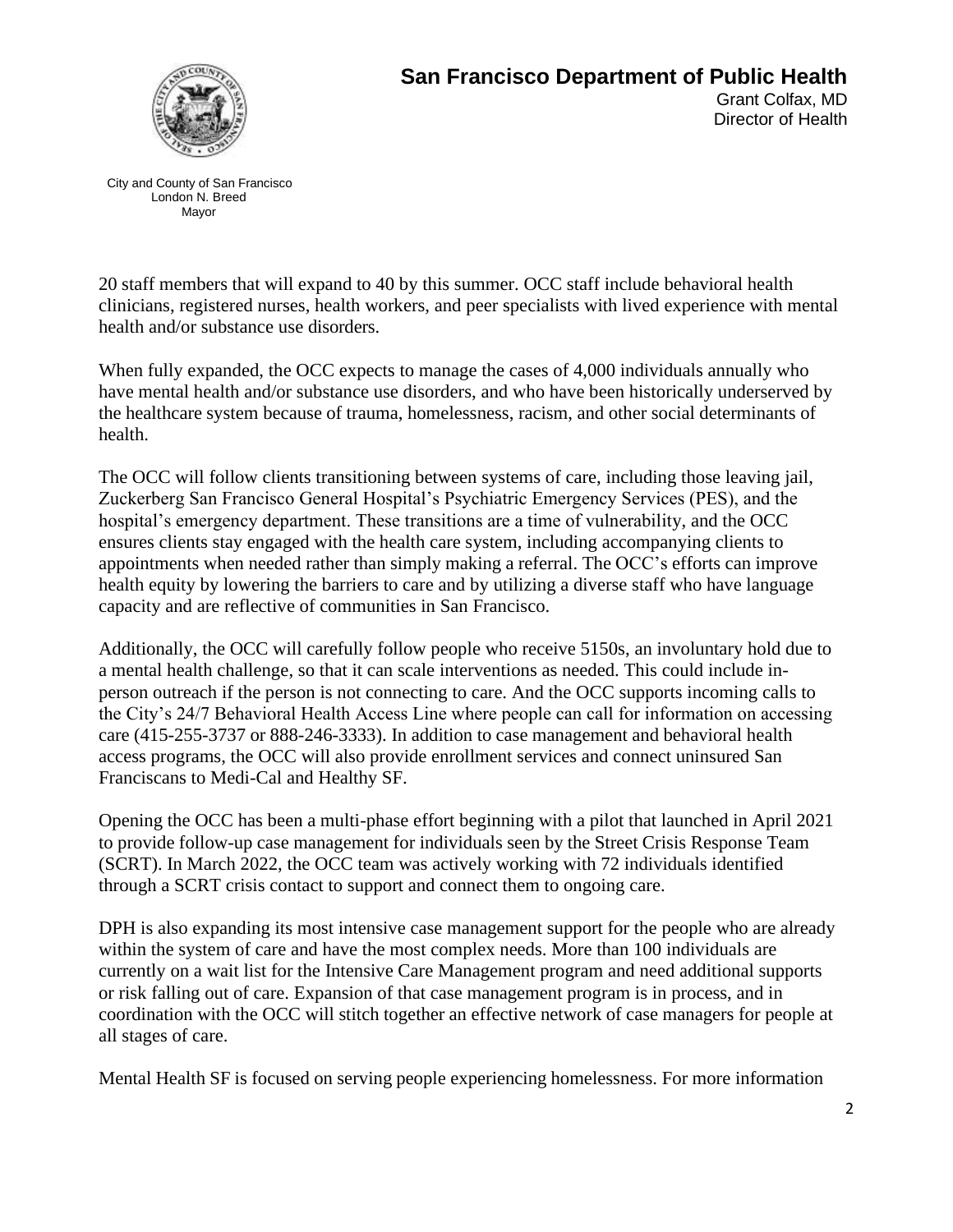

on Mental Health SF, go to: [sf.gov/information/mental-health-sf.](http://www.sf.gov/information/mental-health-sf)

#### **DPH, KAISER, AND SF OFFICE OF ECONOMIC AND WORKFORCE DEVELOPMENT PARTNER FOR DOWNTOWN WORKFORCE VACCINE EVENT**

On May 9, Mayor London Breed, in partnership with SEIU Local 87 and the SF Labor Council, hosted a drop-in COVID-19 Vaccination at the new Kaiser Permanente's "Care Essentials" location at Salesforce Transit Center. DPH's Vaccine Team collaborated with Kaiser Permanente and the SF Office of Economic and Workforce Development to provide COVID vaccinations and boosters to workers in the custodial, hotel, construction, and restaurant industries who are returning to work in the downtown sector. The pop-up also provided visitors with information and access to relief programs, as well as a speaking program highlighting the importance of health resources for essential workers.

#### **SF BECOMES THE FIRST CITY IN THE NATION TO OFFER FREE DIAPERS TO ALL FAMILIES ON PUBLIC BENEFITS**

Mayor London N. Breed announced the nation's first city-funded program that provides diapers for all low-income families on public benefits. Her announcement expands program eligibility to include any family that receives Medi-Cal coverage and effectively doubles the number of eligible families that can receive free diapers through the San Francisco Diaper Bank.

The average monthly diaper bill for a child under three years old can range from \$80-\$100 per month, with infants needing up to twelve diapers a day and toddlers about eight a day. Yet, most state and federal safety net programs for families do not currently recognize diapers as a necessity.

The high cost of diapers creates a "diaper need" for low-income families, which is the lack of a sufficient supply to keep an infant or child clean, dry, and healthy. More than a third of families in the United States experience diaper need and are forced to make difficult decisions, often choosing between diapers and other necessities such as groceries, rent, and clothing. By alleviating the heavy burden of the cost of diapers for low-income parents and caregivers, the San Francisco Diaper Bank increases families' ability to pay for other necessities.

Because a supply of clean diapers is required to attend most childcare programs, the San Francisco Diaper Bank increases access to these programs for low-income infants and toddlers, promoting their healthy development and well-being.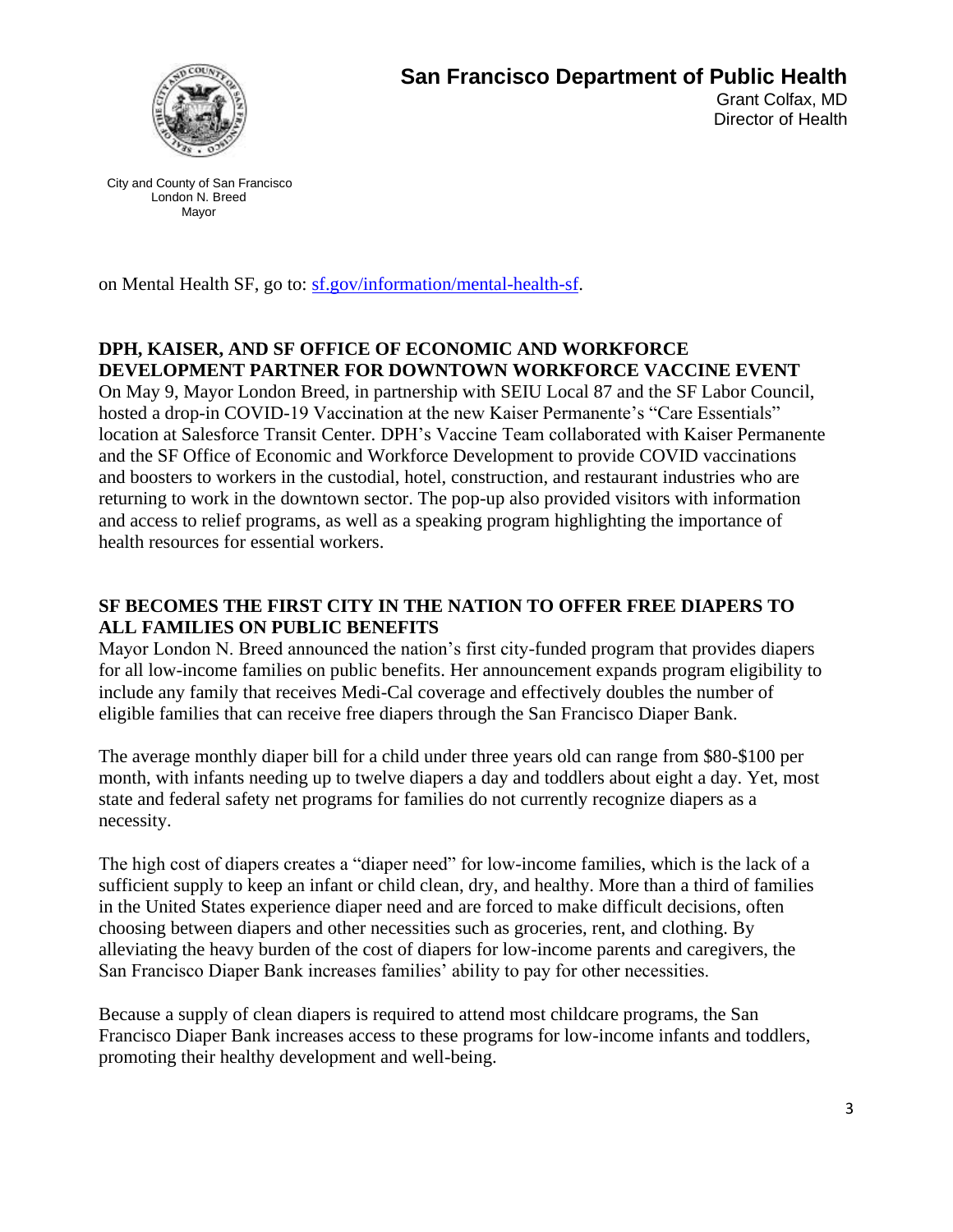

## **San Francisco Department of Public Health**  Grant Colfax, MD Director of Health

City and County of San Francisco London N. Breed Mayor

Since its inception, the San Francisco Diaper Bank has supplied diapers to more than 5,800 San Francisco infants and toddlers, with 95% of the families served identifying as Black, Indigenous, and People of Color; and 48% speak a language other than English at home.

Families who receive CalWORKs, CalFresh, or Medi-Cal in San Francisco can visit one of nine [community pick up locations](http://www.sfdiaperbank.org/locations) to request free diapers. Program participants are required to show their CalFresh [EBT](https://www.cdss.ca.gov/inforesources/ebt) card or Medi-Cal Benefits Identification Card ("BIC card") and a valid government issued ID card. Participation in the Diaper Bank will not reduce monthly benefit amounts for food and cash assistance. For any questions, call SFHSA at (415) 558-4700.

**[DPH in the News](https://news.google.com/search?q=san%20francisco%20department%20of%20public%20health%20when%3A14d&hl=en-US&gl=US&ceid=US%3Aen)**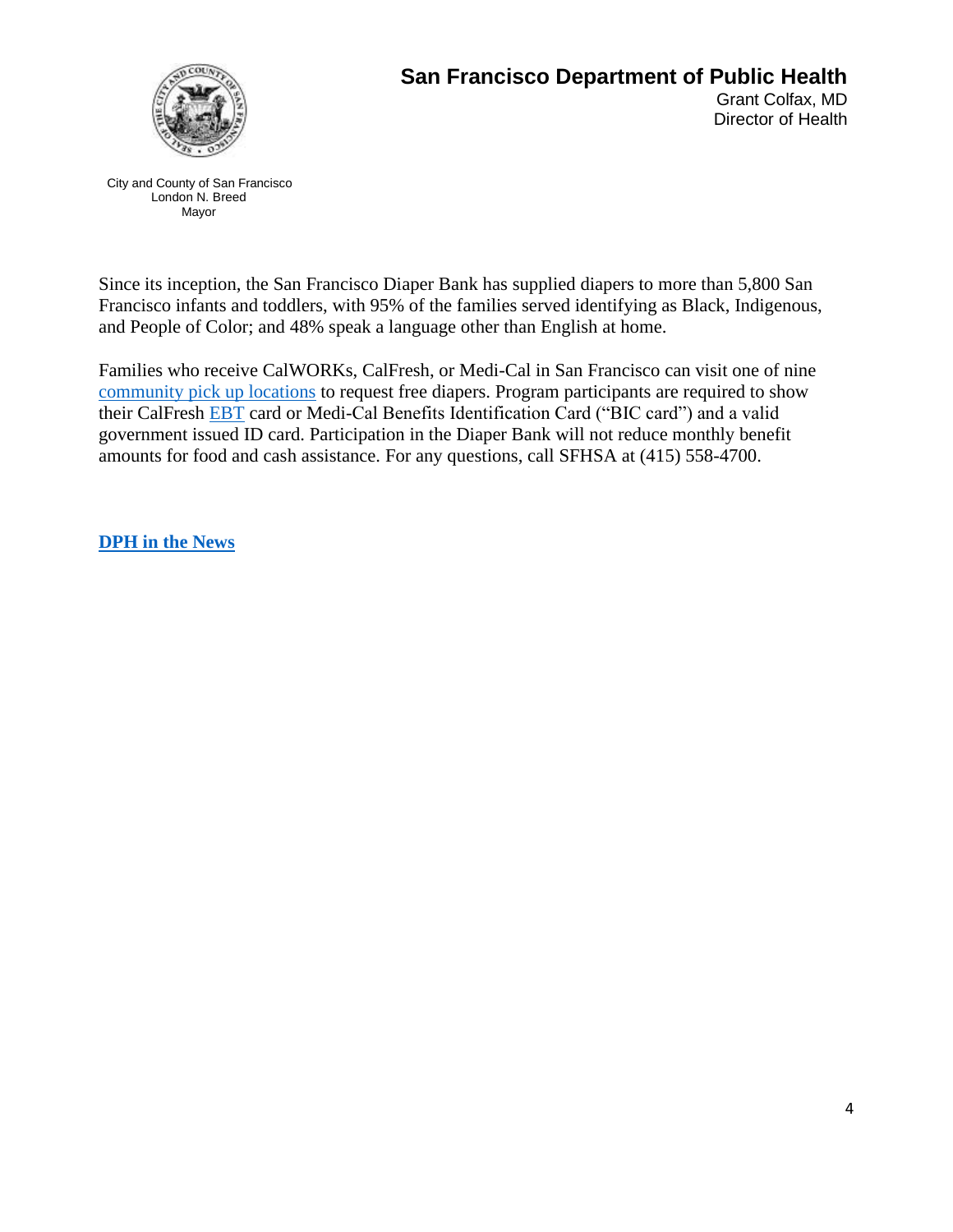

## **LAGUNA HONDA HOSPITAL AND REHABILITATION CENTER**

May 2022

**Health Commission - Director of Health Report**

(May 5, 2022 Medical Exec Committee)

|                                          | (FY 2021-2022) |                     |
|------------------------------------------|----------------|---------------------|
|                                          | May            | <b>Year-to-Date</b> |
| <b>New Appointments</b>                  | 0              | 15                  |
| <b>Reinstatements</b>                    | 0              | Ω                   |
| <b>Reappointments</b>                    | 6              | 45                  |
| Delinquencies:                           | 0              | O                   |
| <b>Reappointment Denials:</b>            | 0              | O                   |
| <b>Resigned/Retired/Separated</b>        | 0              | 12                  |
| <b>Disciplinary Actions</b>              | $\bf{0}$       | 0                   |
| <b>Restriction/Limitation-Privileges</b> | 0              | O                   |
| <b>Deceased</b>                          | $\bf{0}$       |                     |
| <b>Changes in Privileges</b>             |                |                     |
| <b>Additions</b>                         | 0              | O                   |
| <b>Voluntary Relinquishments</b>         | O              |                     |
| <b>Proctorship Completed</b>             | 0              | 5                   |
| <b>Proctorship Extension</b>             | $\bf{0}$       | O                   |
|                                          |                |                     |

| Current Statistics – as of 5/03/2022     |    |
|------------------------------------------|----|
| <b>Active Medical Staff</b>              | 35 |
| As-Needed Medical Staff                  | 16 |
| <b>External Consultant Medical Staff</b> | 46 |